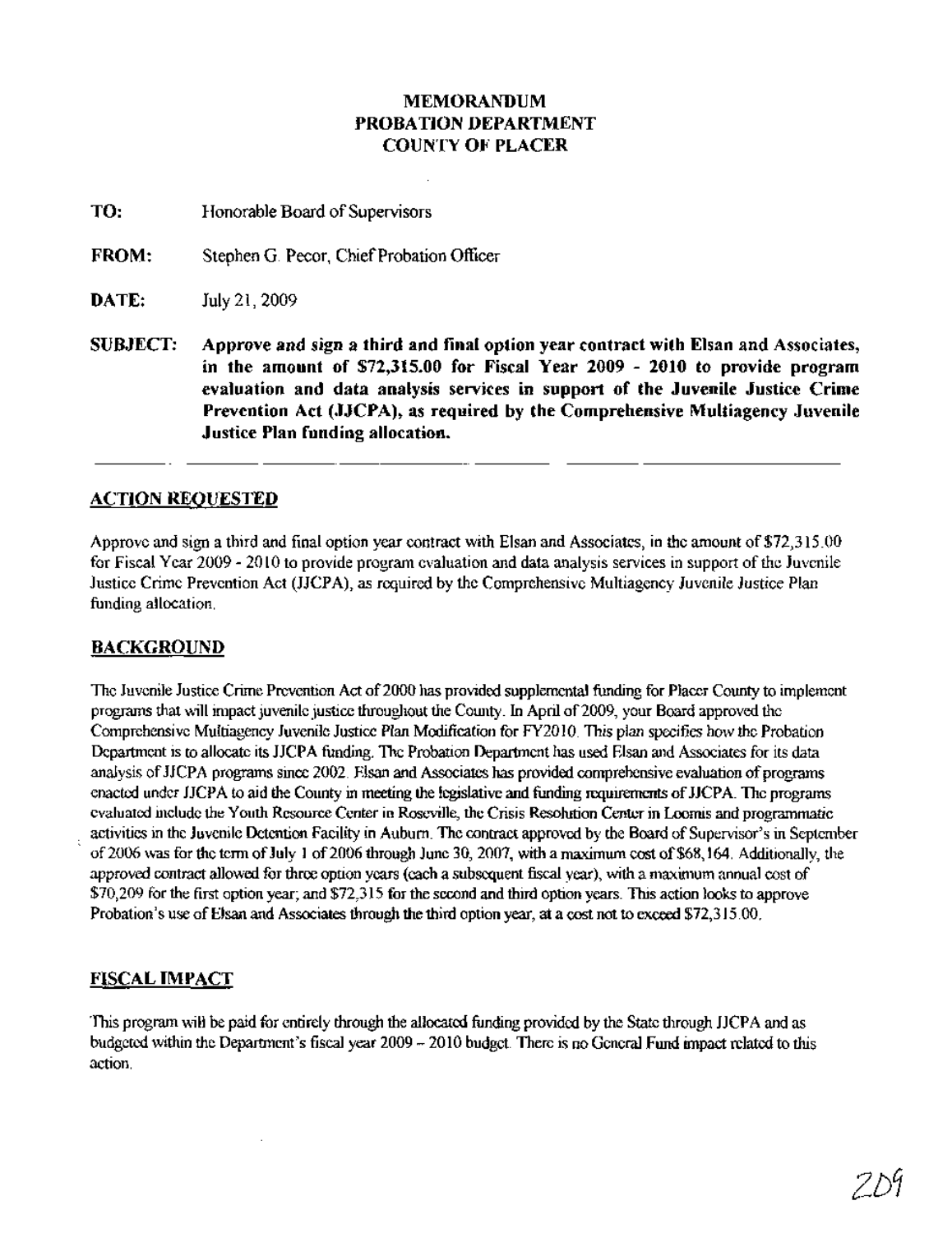

# FISCAL IMPACT STATEMENT

TO: Honorable Board of Supervisors FROM/ **AV** Chris Artim, Senior Administrative Services Officer



DATE: **July 21, 2009** 

SUBJECT: Fiscal Impact Statement Contract for JJCPA evaluation services

There is sufficient funding.

The department budgeted \$72,315.00 for comprehensive programmatic evaluation services when formulating the proposed budget for fiscal year 2009 - 2010.

This action is not anticipated to have any general fund impact.

÷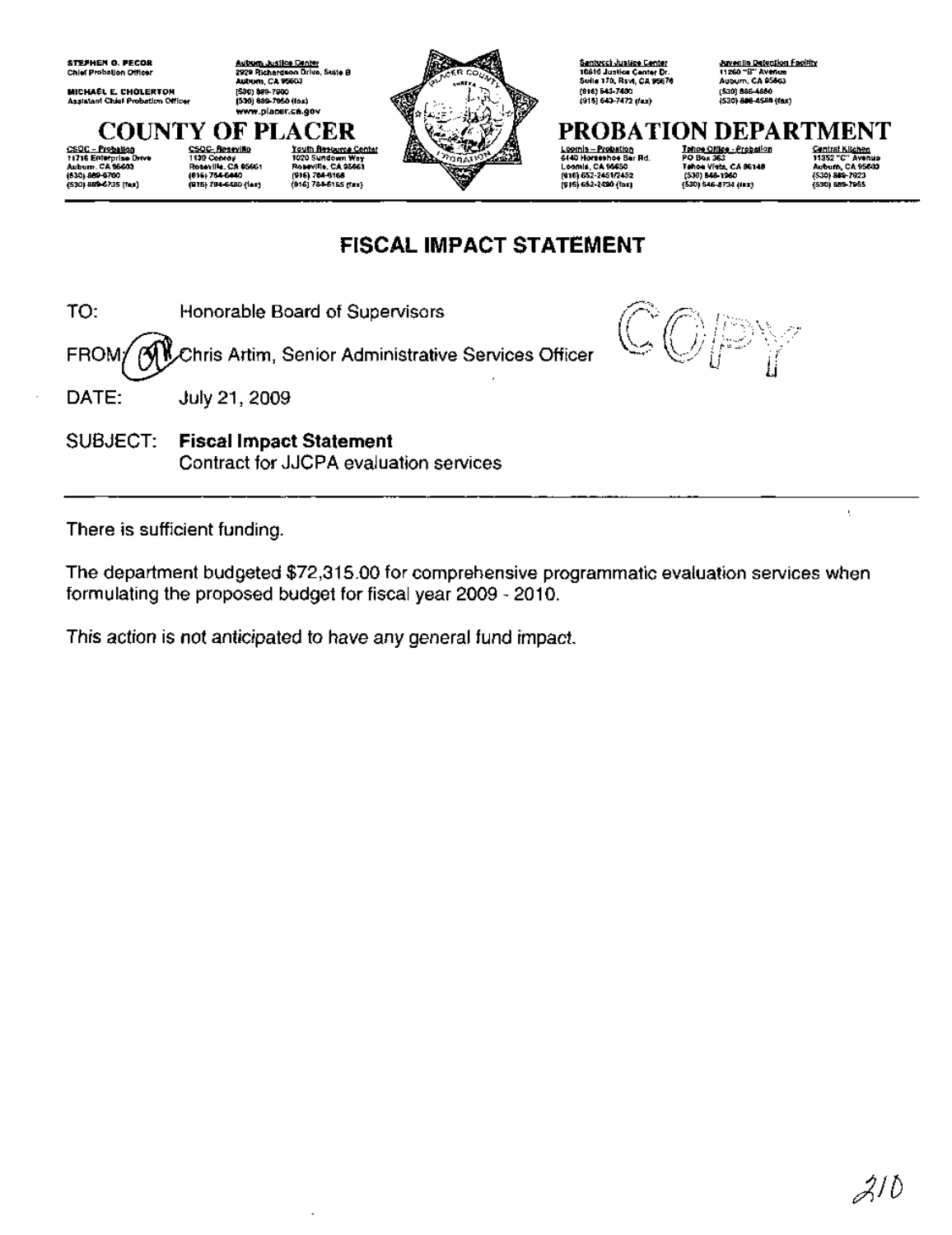Contract No: Administering Agency: Placer County Probation

 $\mathbb{CP}$  in

THIS AGREEMENT MADE AND ENTERED into this 1st day of July 2009, BY AND BETWEEN the County of Placer, hereinafter referred to as "COUNTY" and ELSAN ASSOCIATES, hereinafter referred to as "CONTRACTOR".

WHEREAS, the COUNTY is desirous of receiving certain services; and

WHEREAS, CONTRACTOR is willing to perform such services;

NOW, THEREFORE, for and in consideration of the mutual promises and agreements herein contained, it is agreed by and between the parties hereto as follows:

- 1. SCOPE OF WORK: COUNTY hereby hires CONTRACTOR as an independent contractor to do that work set forth in Exhibit A entitled "Scope of Work" attached hereto and incorporated herein by this reference.
- 2. AMENDMENT TO SCOPE OF WORK: Said Scope of Work may be amended with the written approval of the Chief Probation Officer; however, in no event shall such amendments create any additional liability to COUNTY, or additional compensation to CONTRACTOR.
- 3. TERM OF CONTRACT: CONTRACTOR agrees to complete all program evaluations as contained within Scope of Work for the twelve (12) month period of July 1, 2009 to June 30, 2010, unless terminated earlier under the provisions of Section 16. COUNTY will give thirty (30) days written cancellation notice to CONTRACTOR prior to the beginning of a given one-year option period. CONTRACTOR'S compensation for the term of this AGREEMENT and the renewal option periods is described in Section 5 herein.
- 4. PROGRESS REPORTS: CONTRACTOR shall submit quarterly progress reports to the COUNTY, which reflect progress made in implementing the services and achieving the outcomes in the Scope of Work.
- 5. AMOUNT OF PAYMENT: COUNTY shall pay the maximum sum of \$72,315.00 to CONTRACTOR as full payment for all services set forth in Exhibit A. CONTRACTOR understands and agrees that COUNTY will make no payments under this Agreement until the required certificates of insurance have been submitted to COUNTY and that should CONTRACTOR fail to submit the required certificates than sufficient grounds exist for COUNTY to discontinue or suspend payments for this Agreement.

BUDGET AND PAYMENT SCHEDULE: CONTRACTOR shall invoice COUNTY monthly with an itemized invoice of services. Payment shall be made

 $\mathscr{Z}^{\parallel}$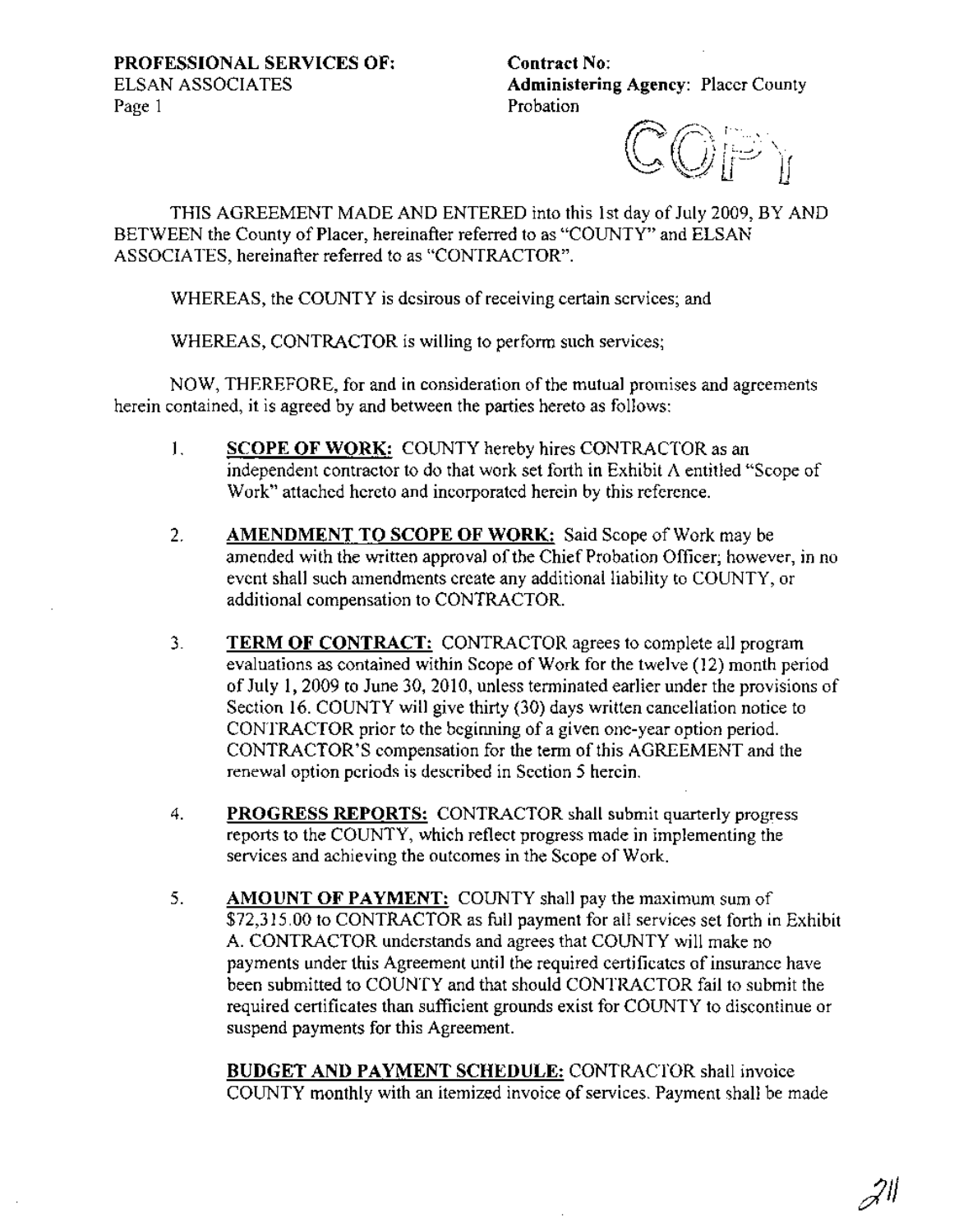Contract No: Administering Agency: Placer County Probation

to CONTRACTOR within thirty (30) days of CONTRACTOR invoicing  $\vec{H}$ COUNTY for services rendered. Notwithstanding any other terms of this Agreement, no payments shall be made to CONTRACTOR if COUNTY is not satisfied that work of such value has been rendered pursuant to this Agreement.

- 6. RECORDS: CONTRACTOR shall maintain at all times complete detailed records with regard to work performed under this Agreement in a form acceptable to COUNTY, and COUNTY shall have the right to inspect such records at any reasonable time. Notwithstanding any other terms of this Agreement, no payments shall be made to CONTRACTOR until COUNTY is satisfied that work ofsuch value has been rendered pursuant to this Agreement.
- 7. EMPLOYEES OF CONTRACTOR: All persons performing services for CONTRACTOR shall be independent contractors or employees of CONTRACTOR and not employees of COUNTY. CONTRACTOR shall be solely responsible for the salaries and other applicable benefits, including Worker's Compensation, of all such personnel.
- 9. **HOLD** HARMLESS AND INDEMNIFICATION AGREEMENT: The CONTRACTOR hereby agrees to protect, defend, indemnify, and hold PLACER COUNTY free and harmless from any and all losses, claims, liens, demands, and causes of action of every kind and character including, but not limited to, the amounts of judgments, penalties, interest, court costs, legal fees, and all other expenses incurred by PLACER COUNTY arising in favor of any party, including claims, liens, debts, personal injuries, death, or damages to property (including employees or property of the COUNTY) and without limitation by enumeration, all other claims or demands of every character occurring or in any way incident to, in connection with or arising directly or indirectly out of, the contract or agreement. CONTRACTOR agrees to investigate, handle, respond to, provide defense for, and defend any such claims, demand, or suit at the sole expense of the CONTRACTOR. CONTRACTOR also agrees to bear all other costs and expenses related thereto, even if the claim or claims alleged are groundless, false, or fraudulent. This provision is not intended to create any cause of action in favor of any third party against CONTRACTOR or the COUNTY or to enlarge in any way the CONTRACTOR'S liability but is intended solely to provide for indemnification of PLACER COUNTY from liability for damages or injuries to third persons or property arising from CONTRACTOR'S performance pursuant to this contract or agreement.

As used above, the term PLACER COUNTY means Placer County or its officers, agents, employees, and volunteers.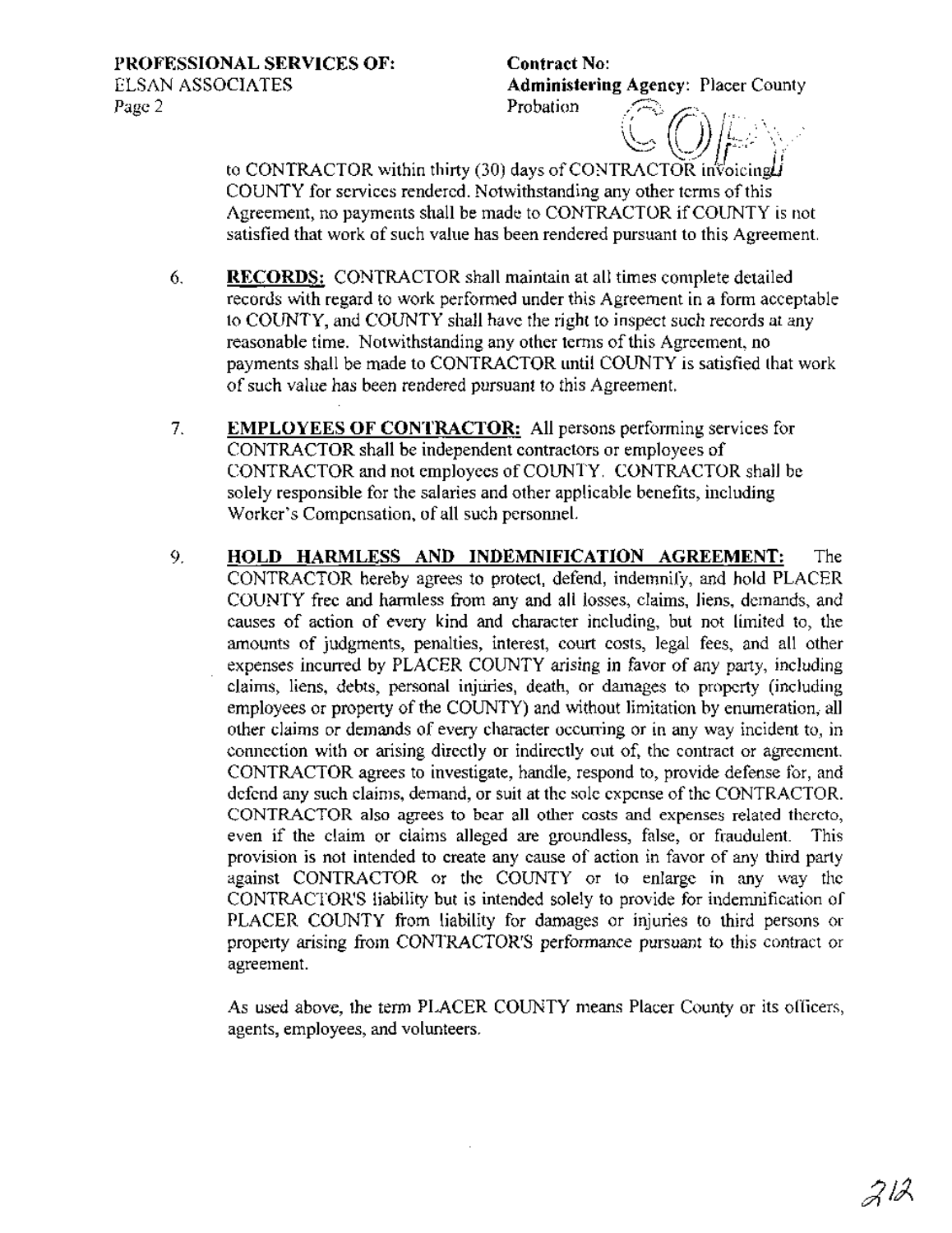# **Contract** No: **Administering Agency: Placer County**<br>Probation  $\alpha$  . In Terms  $\alpha$ ~') \\ / ;'--:) *\.'v/* .- '~~.- *rr*

- **INSURANCE:** CONTRACTOR shall file with COUNTY concurrently herewith a Certificate of Insurance, in companies acceptable to COUNTY, with a Best's Rating of no less than A:VII-showing as set out in the following sections. 10.
- **11. WORKER'S COMPENSATION AND EMPLOYERS LIABILITY INSURANCE.** Worker's Compensation Insurance shall be provided as required by any applicable law or regulation. Employer's liability insurance shall be provided in amounts not less than one million dollars (\$1,000,000) each accident for bodily injury by accident, one million dollars (\$1,000,000) policy limit for bodily injury by disease, and one million dollars (\$1,000,000) each employee for bodily injury by disease.

If there is an exposure of injury to CONTRACTOR'S employees under the U.S. Longshoremen's and Harbor Worker's Compensation Act, the Jones Act, or under laws, regulations, or statutes applicable to maritime employees, coverage shall be included for such injuries or claims.

Each Worker's Compensation policy shall be endorsed with the following specific language:

Cancellation Notice - "This policy shall not be canceled or materially changed without first giving thirty (30) days prior written notice to the County of Placer."

CONTRACTOR shall require all SUBCONTRACTORS to maintain adequate Workers' Compensation insurance. Certificates of Workers' Compensation shall be filed forthwith with the County upon demand.

### 12. **GENERAL LIABILITY INSURANCE:**

A. Comprehensive General Liability or Commercial General Liability insurance covering all operations by or on behalf of CONTRACTOR, providing insurance for bodily injury liability and property damage liability for the limits of liability indicated below and including coverage for:

- (1) Contractual liability insuring the obligations assumed by CONTRACTOR in this Agreement.
- B. One of the following forms is required:
- (1) Comprehensive General Liability;
- (2) Commercial General Liability (Occurrence); or
- (3) Commercial General Liability (Claims Made).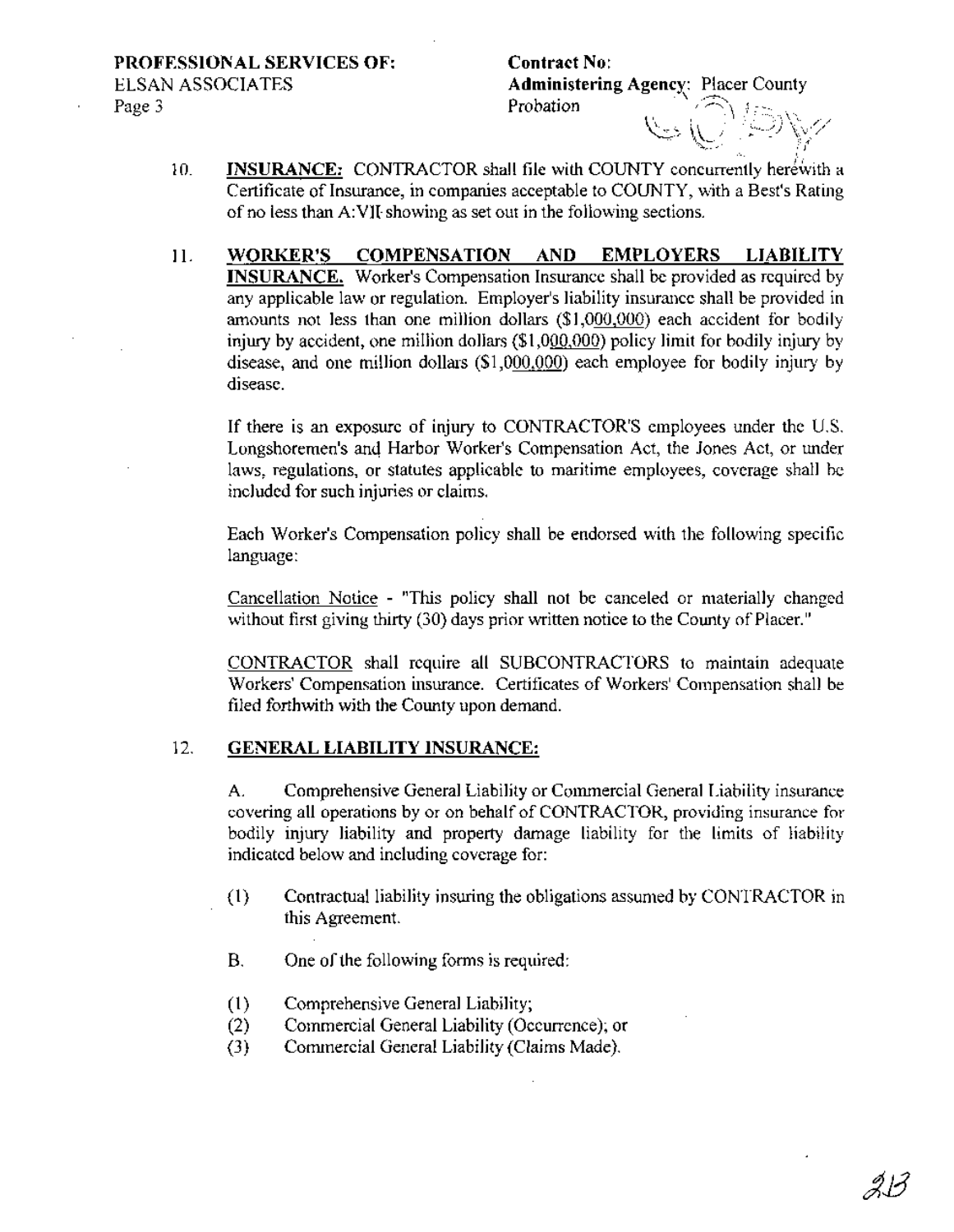## **Contract** No: Administering Agency: Placer County

 $\, \blacksquare \, \mathbb{(}) | \, \underline{\smile \,}$ 

 $\cup_{\ell}^{\infty}$  if C. If CONTRACTOR carries a Comprehensive General Liability policy, the limits of liability shall not be less than a Combined Single Limit for bodily injury, property damage, and Personal Injury Liability of:

Probation

 $\rightarrow$ One million dollars (\$1,000,000) each occurrence  $\rightarrow$ One million dollars (\$1,000,000) aggregate

D. If CONTRACTOR carries a Commercial General Liability (Occurrence) policy:

 $(1)$  The limits of liability shall not be less than:

 $\rightarrow$ One million dollars (\$1,000,000) each occurrence (combined single limit for bodily injury and property damage)  $\rightarrow$ One million dollars (\$1,000,000) for Products-Completed Operations  $\rightarrow$ One million dollars (\$1,000,000) General Aggregate

(2) If the policy does not have an endorsement providing that the General Aggregate Limit applies separately, or if defense costs are included in the aggregate limits, then the required aggregate limits shall be two million dollars (\$2,000,000).

E. Special Claims Made Policy Form Provisions:

CONTRACTOR shall not provide a Commercial General Liability (Claims Made) policy without the express prior written consent of COUNTY, which consent, if given, shall be subject to the following conditions:

 $(1)$  The limits of liability shall not be less than:

 $\rightarrow$ One million dollars (\$1,000,000) each occurrence (combined single limit for bodily injury and property damage)  $\rightarrow$ One million dollars (\$1,000,000) aggregate for Products Completed **Operations**  $\rightarrow$ One million dollars (\$1,000,000) General Aggregate

(2) The insurance coverage provided by CONTRACTOR shall contain language providing coverage up to six (6) months following the completion of the contract in order to provide insurance coverage for the hold harmless provisions herein if the policy is a claims made policy.

## 13. **ENDORSEMENTS:**

214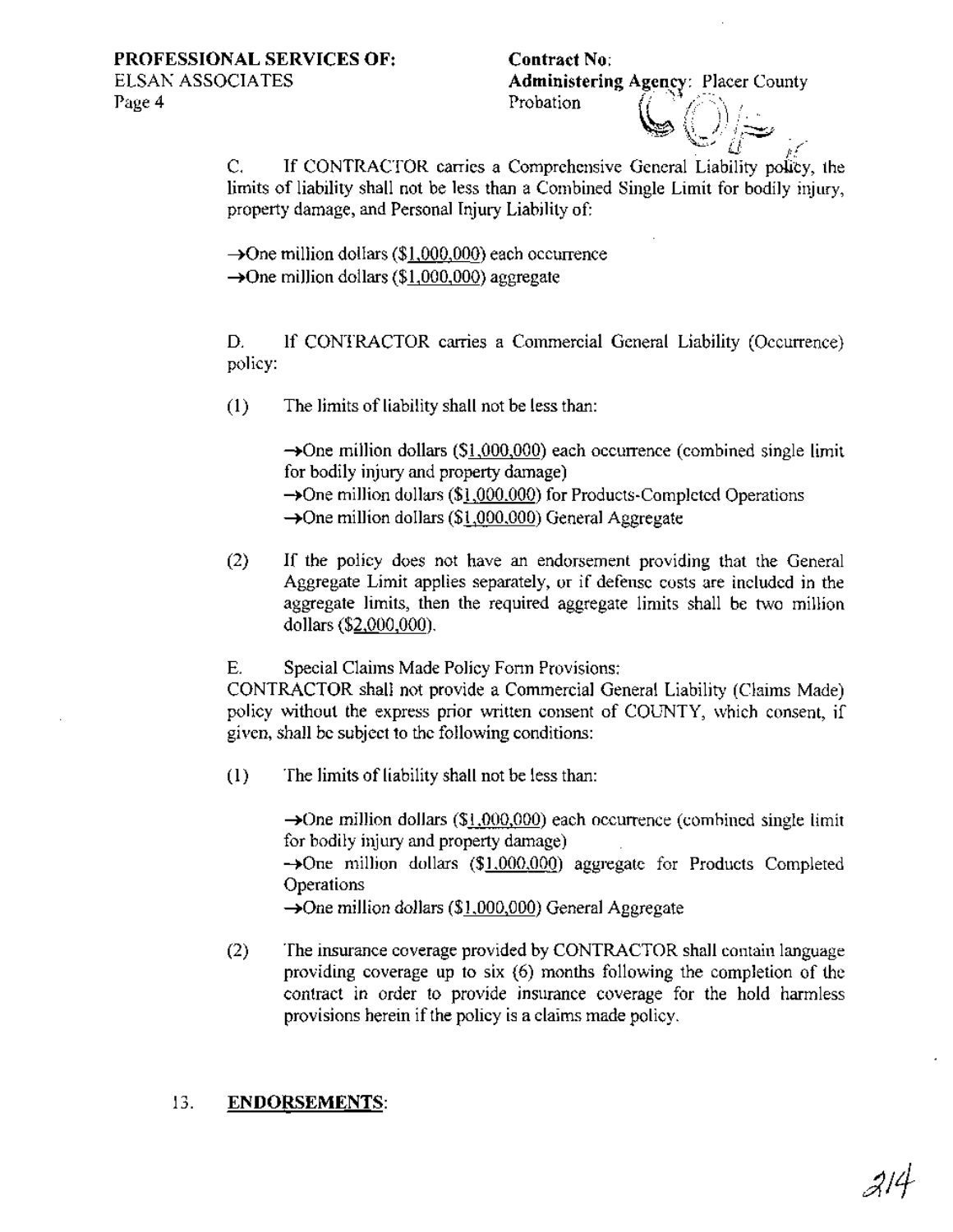**Contract** No: Administering Agency: Placer County Probation  $\cup$  ( )),  $>$ `*YF`}* 

Each Comprehensive or Commercial General Liability policy shall be endorsed with the following specific language:

A. "The County of Placer, its officers, agents, employees, and volunteers are to be covered as insured for all liability arising out of the operations by or on behalf of the named insured in the performance of this Agreement."

B. "The insurance provided by the CONTRACTOR, including any excess liability or umbrella form coverage, is primary coverage to the County of Placer with respect to any insurance or self-insurance programs maintained by the County of Placer and no insurance held or owned by the County of Placer shall be called upon to contribute to a loss."

C. "This policy shall not be canceled or materially changed without first giving thirty  $(30)$  days' prior written notice to the County of Placer."

# 14. **AUTOMOBILE LIABILITY INSURANCE:**

Automobile Liability insurance covering bodily injury and property damage in an amount no less than one million dollars (\$1,000,000) combined single limit for each occurrence.

Covered vehicles should include owned, non-owned, and hired automobiles/trucks.

15. **PROFESSIONAL LIABILITY INSURANCE (ERRORS & OMISSIONS):** Professional Liability Insurance for Errors and Omissions coverage in the amount of not less than \$ 1,000,000.00.

If CONTRACTOR sub-contracts in support of CONTRACTORs work provided for in the agreement,

Professional Liability Insurance for Errors shall be provided by the sub contractor in an amount not less than \$1,000,000 in aggregate.

The insurance coverage provided by the CONTRACTOR shall contain language providing coverage up to six (6) months following completion of the contract in order to provide insurance coverage for the hold harmless provisions herein if the policy is a claims made policy.

16. **NONASSIGNABILITY:** This Agreement, rights and duties thereunder, shall not be assigned in whole or in part without the express written consent of the COUNTY.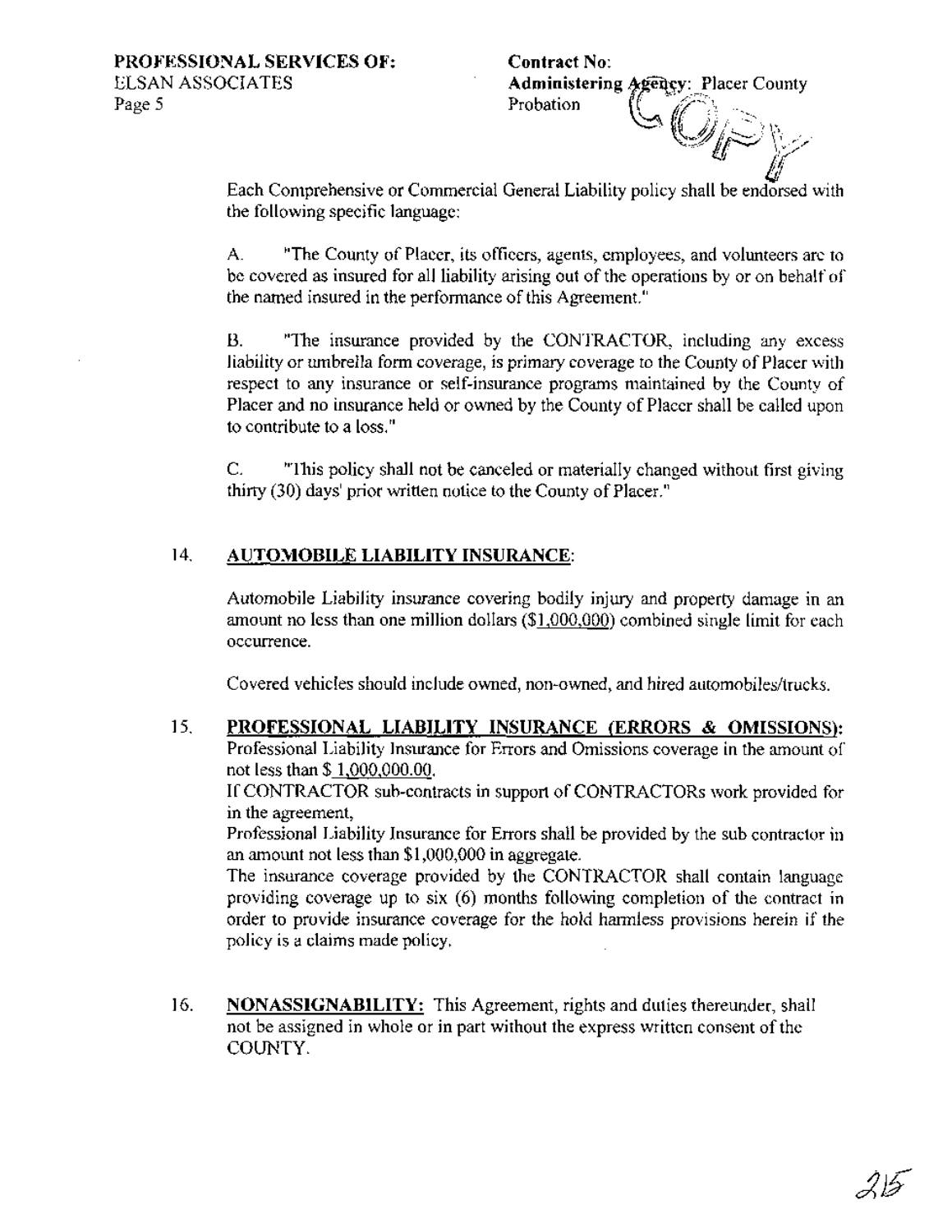**Contract** No: Administering Agency: Placer County Probation \ '"' '\ *f.':* iT <sup>J</sup>  $\#$   $\#$  $i\neq\cdots$  .

, where  $\mathcal{N}$  ,  $\mathcal{N}$  ,  $\mathcal{N}$  ,  $\mathcal{N}$ 

- **CANCELLATION:** This Agreement may be cancelled by COUNTY or CONTRACTOR without cause upon the giving of thirty  $(30)$  days written notice. Such notice shall be personally served or given by United States Mail. In the event of cancellation by COUNTY or CONTRACTOR, CONTRACTOR shall be paid for all work performed to the date of cancellation. 17.
- 18. **LEGAL JURISDICTION:** This Agreement is subject to the laws and jurisdiction of the State of California. In the event that any court action should be brought, in conjunction with this Agreement, it shall be subject to interpretation. under the laws of the State of California and any legal proceedings shall be brought under the jurisdiction of the Superior Court of the County of Placer, State ofCalifornia.
- 19. **NOTICES:** All notices prescribed by this Agreement shall be in writing and deposited in United States Mail, postage prepaid, and addressed to:

| COUNTY:     | Chief Probation Officer<br>Placer County Probation Department<br>2929 Richardson Drive, Suite B<br>Auburn, CA 95603 |
|-------------|---------------------------------------------------------------------------------------------------------------------|
| CONTRACTOR: | Susan Wilcox<br>Elsan Associates<br>P.O. Box 16<br>Davis, CA 95617                                                  |

20. **CONTINGENCY OF FUNDS:** CONTRACTOR understands that all funds for this Agreement are contingent upon COUNTY receiving sufficient Juvenile Justice Crime Prevention Act funds for the period covered by this Agreement. CONTRACTOR agrees and understands that in no event will any of the COUNTY'S obligations under this Agreement be funded with any other funds of the County of Placer.

21. **NON-DISCRIMINATION:** CONTRACTOR will not discriminate against employees or applicants for employment because of sex, race, color, ancestry, religious creed, national origin, disability (including but not limited to HIV and AIDS), medical condition (cancer), age (over 40), marital status, use of Family and Medical Care Leave and use of Pregnancy Disability Leave in regard to any position for which the employee or applicant for employment is qualified. The CONTRACTOR agrees to take affirmative action to employee advance in employment and otherwise treat qualified disabled individuals without discrimination based upon the aforementioned in all employment practices such as the following: employment, upgrading,demotion or transfer, recruitment,

21 lo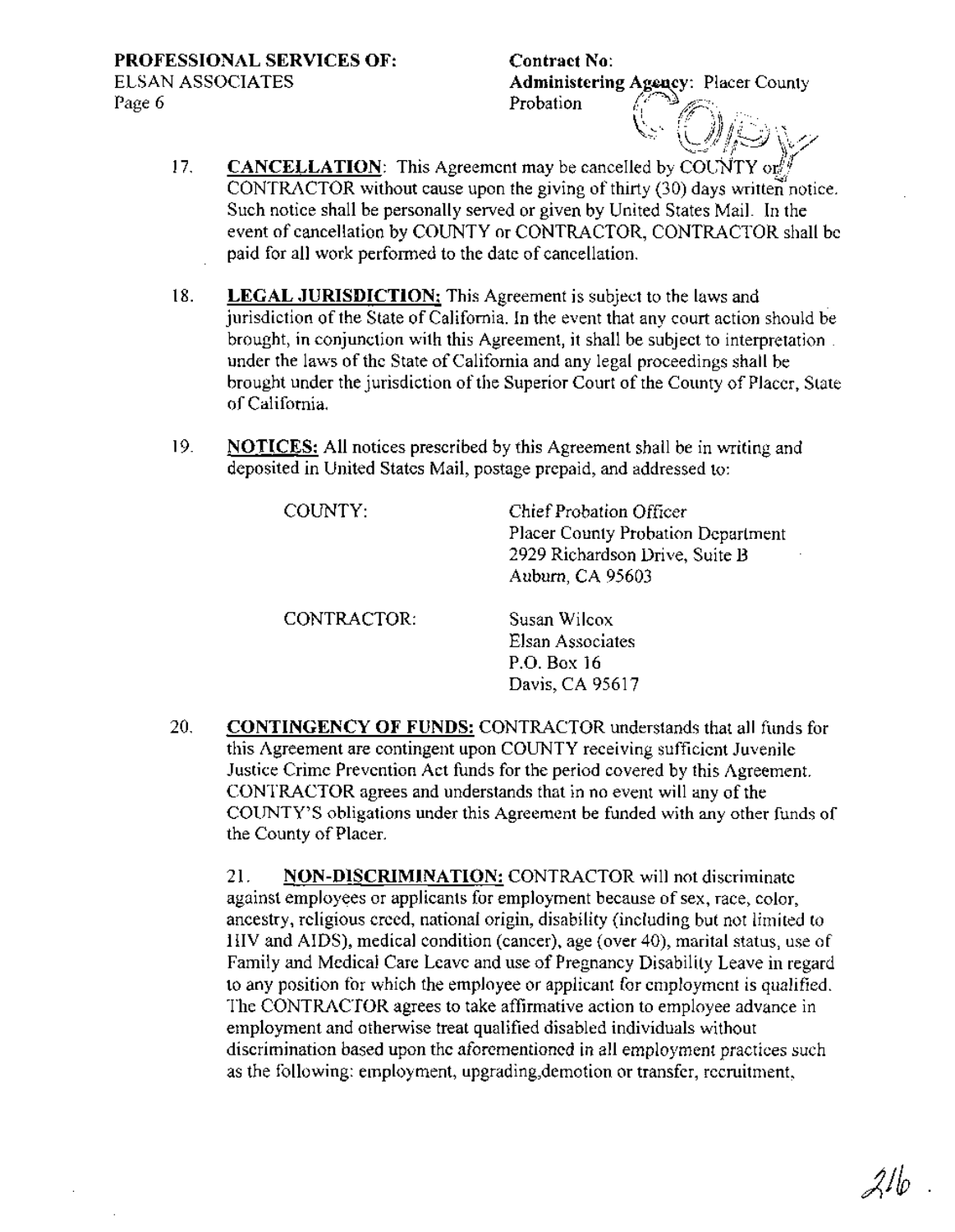**Contract No:** Administering Agency: Placer County Probation

advertising, layoff, or termination, rates of pay or other forms of compensation and selection for training, including apprenticeship.

 $22.$ **AUDITING STANDARDS:** Funds provided under this Agreement shall be included in an annual audit of the CONTRACTOR. Such audit shall be conducted at the CONTRACTOR'S expense in accordance with generally accepted auditing standards (GAAS). Such audit will provide CONTRACTOR and COUNTY with an independent auditor's report, financial statements and accompanying notes along with a report on CONTRACTOR'S internal control structure. In accordance with GAAS, the auditor is required to identify and disclose any reportable conditions that were identified during the course of the audit. CONTRACTOR agrees to provide COUNTY with a copy of the audit report within thirty (30) days of receipt of the audit by CONTRACTOR.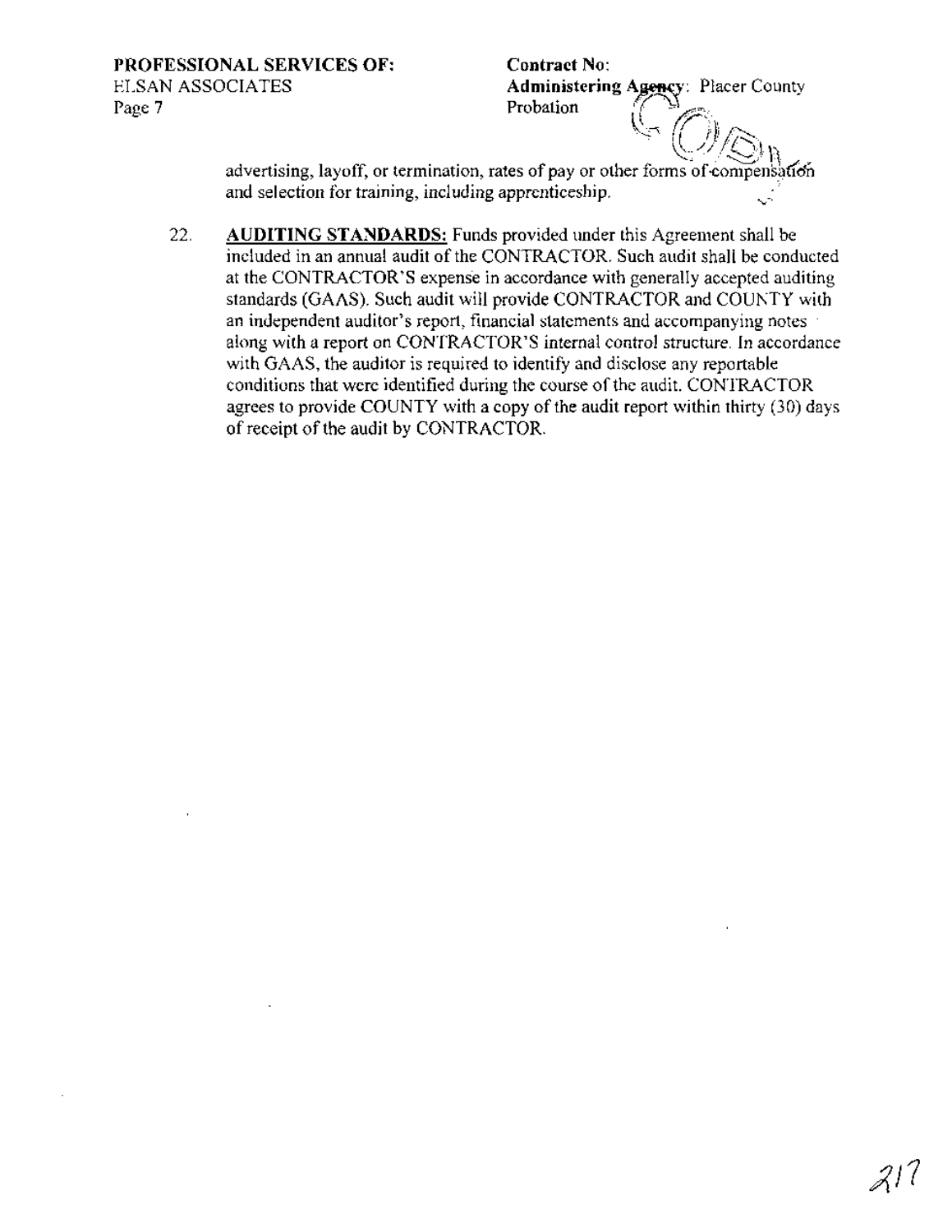# **Contract No:**

**Administering Agency: Placer County Probation**  $\left\{\begin{matrix} x_1, x_2, \dots, x_n \end{matrix}\right\}$ *ill/'*  $\cdot$ (O) $_\odot$  ,

IN WITNESS WHEREOF, the parties hereto have executed this Agreement the day and year first above written.

COUNTY OF PLACER, "COUNTY" APPROVED AS TO FORM

 $\mathbf{B} \mathbf{v}$ :

Chairman of the Board of Supervisors Of the County of Placer County State of California

 $\operatorname{By:}$ County Counsel's Office

"CONTRACTOR\*"

 $\rm\,By:$ Susan Wilcox

Principal Elsan Associates

*\*Jfa corporation, agreement must be signed by two corporate officers; one must be the secretary of the corporation, and the other may be either the President or Vice President, unless an authenticated corporate resolution is attached delegating authority to a single officer to bind the corporation.*

## **Exhibits**

A. Scope of Work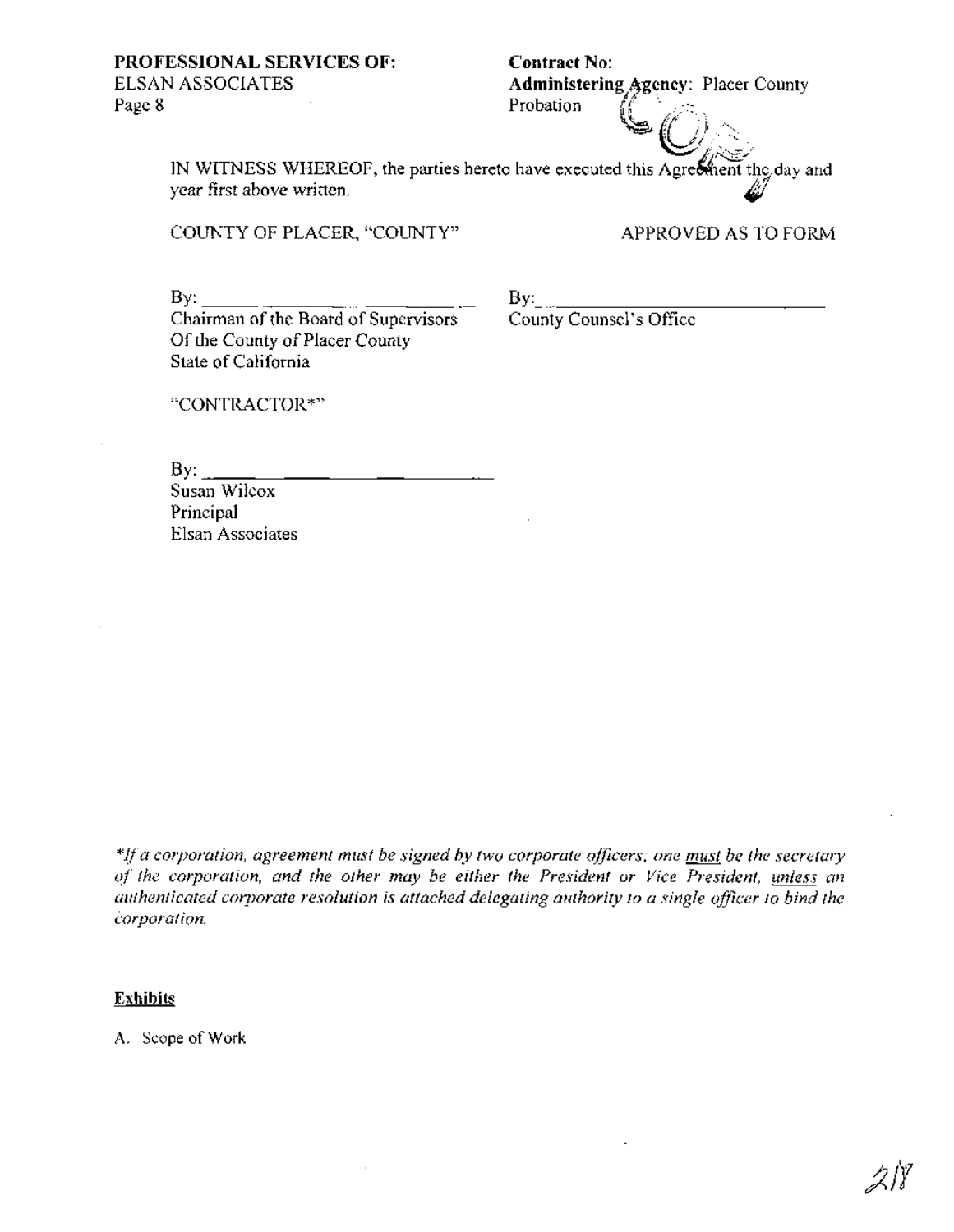Contract No: Administering Agency: Placer County Probation Page 1

**EXHIBIT A** 

--j

SCOPE OF SERVICES

The following describes in detail the scope of work for the annual plan (07/0112006 through 06/30/2009) prepared by the Placer County Probation Department to evaluate three projects operated by the Placer County Probation Department under the Schiff-Cardenas Crime Prevention Act of 2000, now known as the Juvenile Justice Crime Prevention Act (JJCPA). These projects include:

- Services to status offenders including safe temporary shelter, crisis intervention, outreach services and family mediation/reunification, referred to as the Crisis Resolution Center (CRC).
- A Youth Resource Center (YRC) comprised of an academic/educational component provided by the Placer County Office of Education, followed by an after-school/extended day drop-in program for the students as well as other probation referrals.
- Programs and services provided at the county's 75-bed Juvenile Detention Facility (JDF). A probation officer will be assigned to the JDF to coordinate contracted service providers and recruit volunteers and mentors.

# **Process Evaluation**

The evaluation shall include a process evaluation to analyze program design, track and monitor ongoing program implementation, and troubleshoot implementation and process problems. This effort will ensure that the projects and services proposed in the Placer County CMJJP are carried out as planned and will document changes in operation that become necessary as implementation progresses.

The process evaluation effort will develop a basic profile (i.e., age, gender, offense history, family situation, substance use/abuse, educational history) for the youth involved in each project, the nature of the problem resulting in referral to the project (primarily for the CRC), and the services that are delivered and for what duration. In addition, process evaluation reports will describe variation from the project as described in the proposal and reasons for that variation, as well as the numbers of participants and services provided for each of the three projects.

# **Outcomes Evaluation**

The outcomes evaluation of the CRC, the YRC, and the JDF will utilize a variety of measures to determine the effectiveness of the enhanced and new services provided to targeted youth by the Placer County Probation Department. The initial step in conducting the Outcome Evaluation will involve evaluating current practices. This evaluation shall include, but not be limited to assessment tools and measurement instrumentations that will be reviewed for ability and success in measuring project outcomes. Finally, data being generated on an ongoing basis through use of the selected instrumentation and collected by Placer Probation staff and transmitted electronically to Elsan Associates where these data will be managed and analyzed and regular reports prepared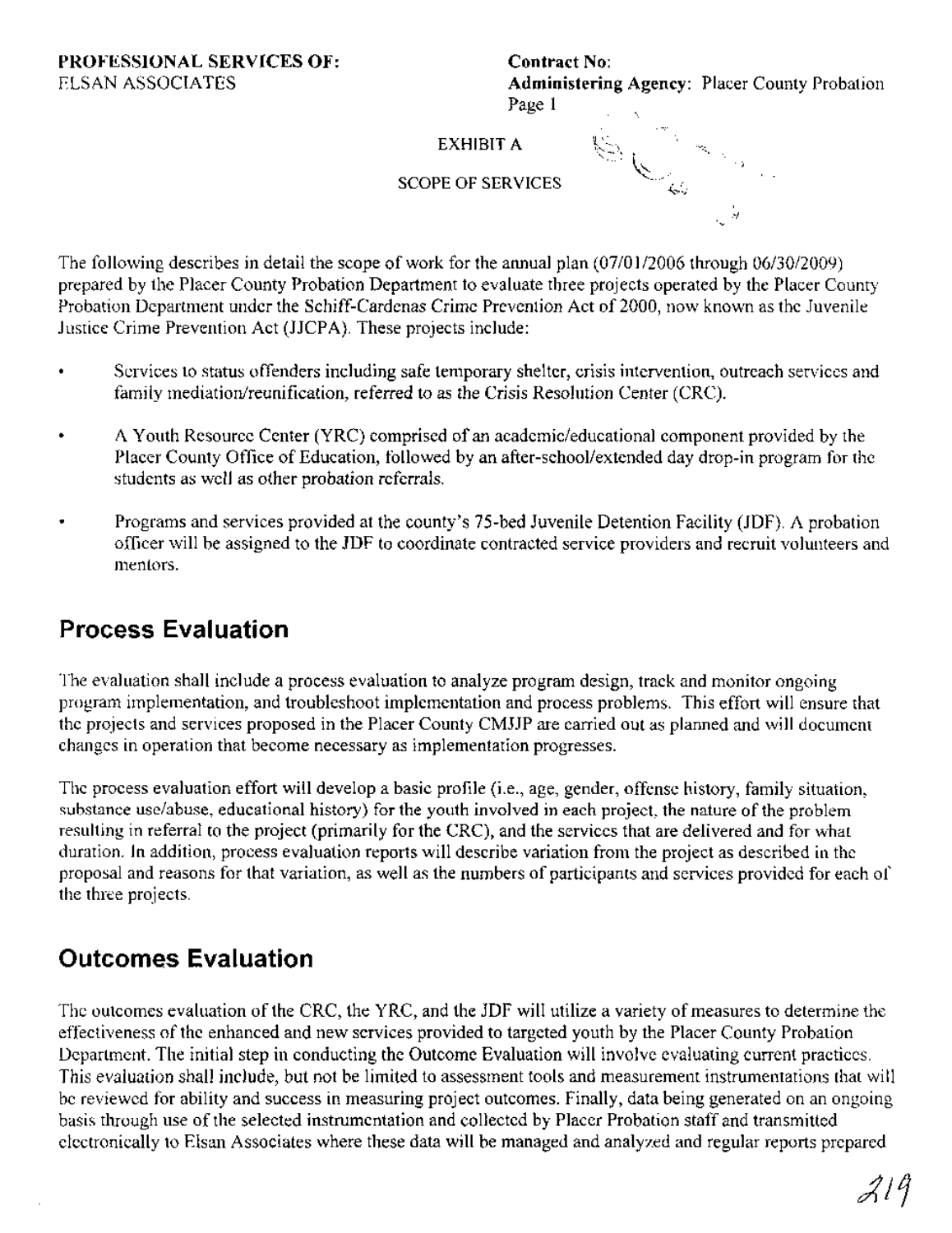**Contract No:** Administering Agency: Placer County Probation Page 2

and sent to Placer Probation. The primary outcome of the project will be the completion of the statistical information/outcomes for JJCPA Programs as required by California State Law and the California Corrections  $\mathbb{S}_{\mathbb{C}}$ Standards Authority.

# **Data Collection**



For the Crisis Resolution Center:

- prior rate of use of crisis intervention services at the receiving home,
- prior rate of out-of-home placements of status offenders,
- prior rate of status offenders who escalate to delinquency status,
- prior rate of use of family services with status offenders,
- prior rate of beyond control/runaway youth reports to police, and ٠
- any other prior data that would be available and useful for comparison

For the Youth Resources Center:

- prior rates of successful completion of probation by both YRC and other probationary youth, including:
	- payment of restitution,
	- completion of community service,
	- school attendance, and
	- completion of counseling and education programs;
- improved rate of family function reflected by rate of out-of-home placements including secure  $\blacksquare$ detention: and
- prior subsequent recidivism rates (new arrests, adjudications, and commitments) for youth who  $\bullet$ completed probation.

For the Juvenile Detention Facility:

- prior rates of acting out behavior (escape, suicide attempts, assault on staff or between wards) in detention.
- prior records on type of crime resulting in juvenile detention, including:
	- prior number/rate of incidents of physical violence,
	- prior rates of substance abuse;
- prior average length of stay;
- prior rate of successful completion of probation, including:
	- payment of restitution,
	- completion of community service, ٠
	- school attendance, and
	- completion of counseling and education programs;
- prior rate of violation of probation detentions; and  $\blacksquare$
- prior rate of commitment to camp facilities.